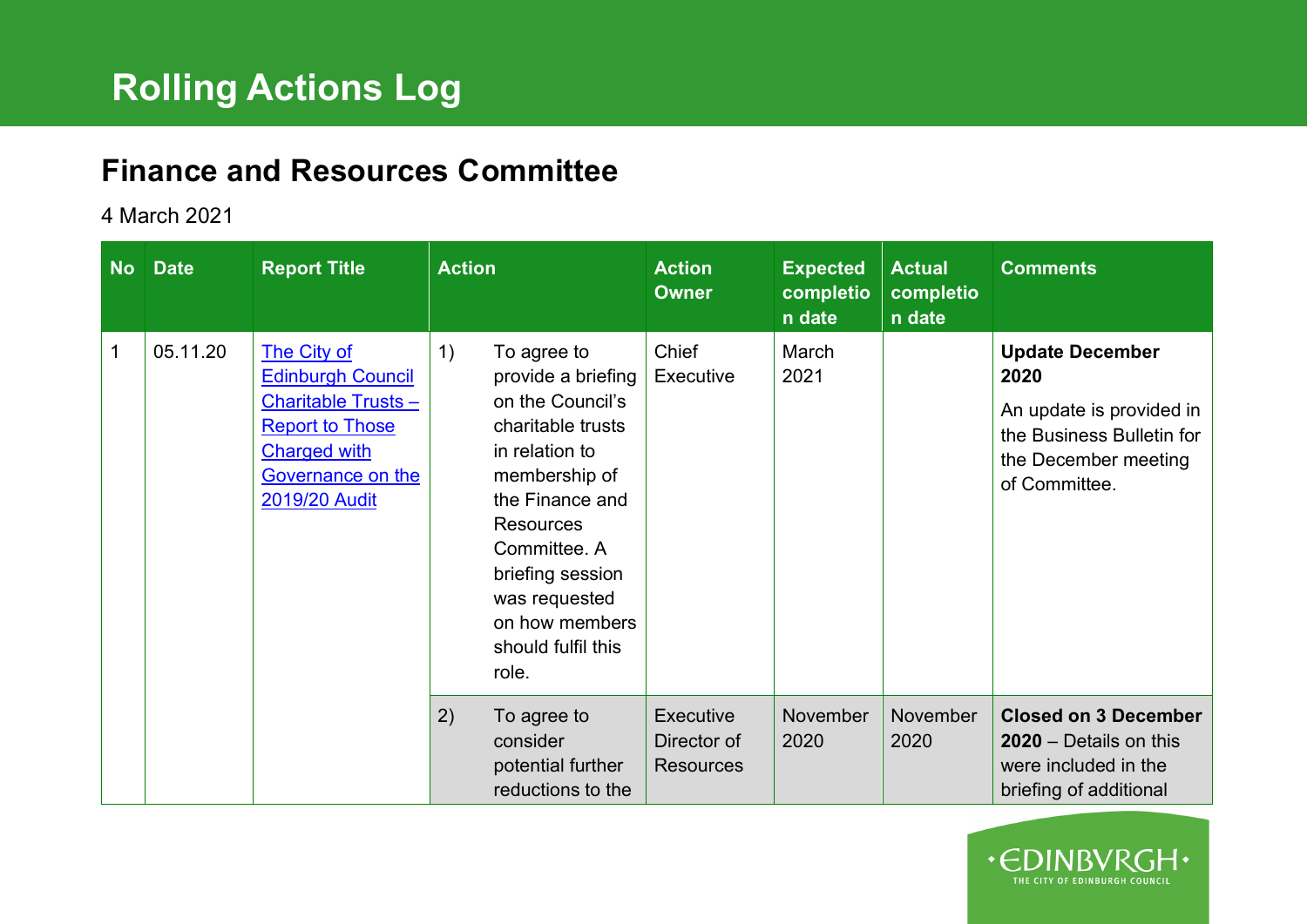| <b>No</b> | <b>Date</b> | <b>Report Title</b> | <b>Action</b>                                                                                              | <b>Action</b><br><b>Owner</b>                | <b>Expected</b><br>completio<br>n date | <b>Actual</b><br>completio<br>n date | <b>Comments</b>                                                                                                                                                                                                                                                                                                                                                                                                                 |
|-----------|-------------|---------------------|------------------------------------------------------------------------------------------------------------|----------------------------------------------|----------------------------------------|--------------------------------------|---------------------------------------------------------------------------------------------------------------------------------------------------------------------------------------------------------------------------------------------------------------------------------------------------------------------------------------------------------------------------------------------------------------------------------|
|           |             |                     | list of the<br>Council's<br>Charitable<br>Trusts.                                                          |                                              |                                        |                                      | information shared with<br><b>Committee Members on</b><br>the 24 <sup>th</sup> November<br>2020.                                                                                                                                                                                                                                                                                                                                |
|           |             |                     | 3)<br>To agree to<br>provide a briefing<br>with all<br>responses to<br>date on<br><b>Lauriston Castle.</b> | Executive<br>Director of<br><b>Resources</b> | January<br>2021                        | February<br>2021                     | <b>Recommended for</b><br><b>Closure</b> $-$ an updated<br>briefing was circulated<br>to Committee on the<br>23 <sup>rd</sup> February.<br>Committee agreed this<br>action would remain<br>open as work was still<br>ongoing. Further<br>information would be<br>provided once external<br>legal advice had been<br>received. The Head of<br>Finance would be<br>consulted on when this<br>information could be<br>made public. |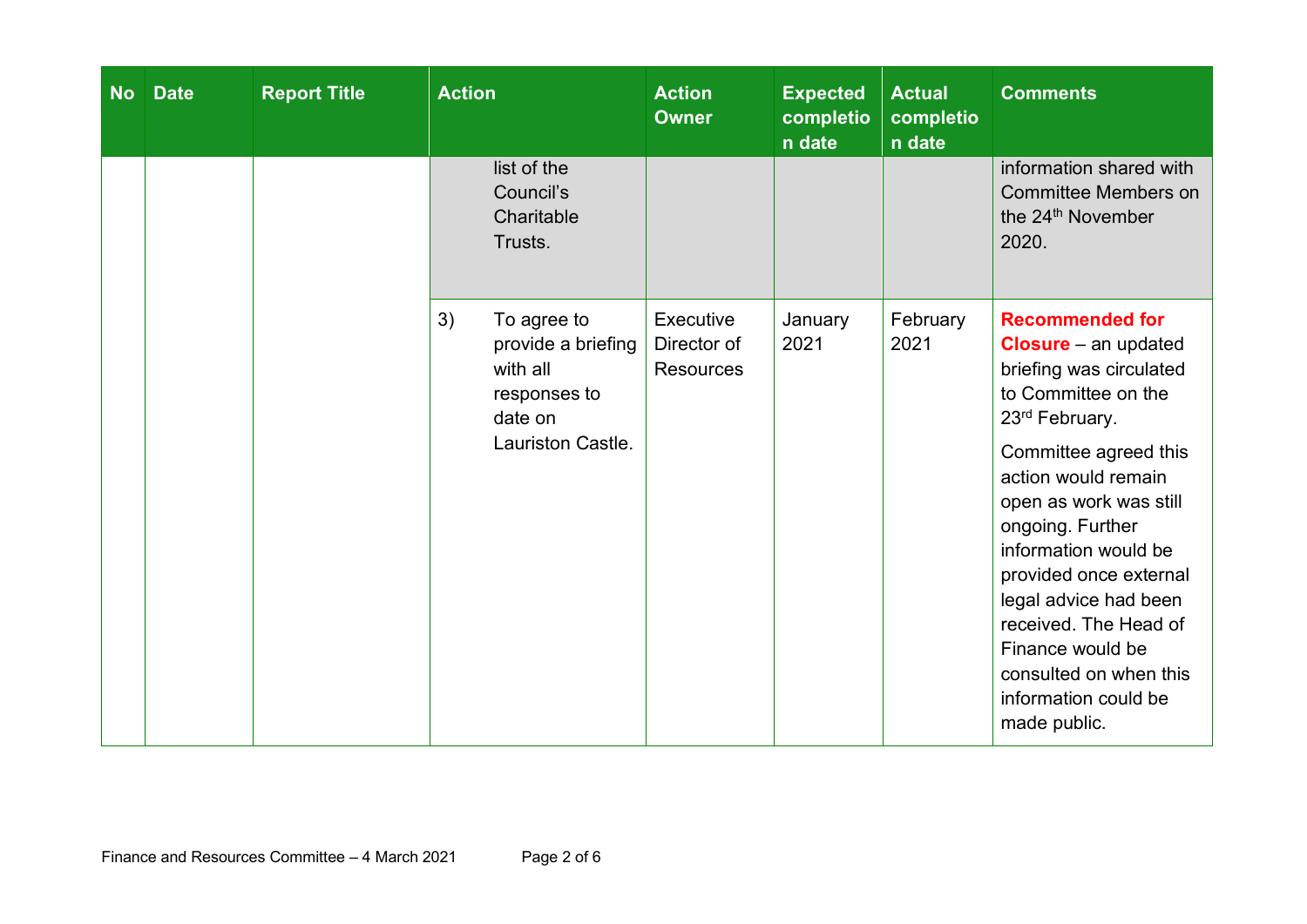| <b>No</b>      | <b>Date</b> | <b>Report Title</b>                                         | <b>Action</b>                                                                                                                                                                                                                               | <b>Action</b><br><b>Owner</b>                          | <b>Expected</b><br>completio<br>n date | <b>Actual</b><br>completio<br>n date | <b>Comments</b>                                                                                                                                                       |
|----------------|-------------|-------------------------------------------------------------|---------------------------------------------------------------------------------------------------------------------------------------------------------------------------------------------------------------------------------------------|--------------------------------------------------------|----------------------------------------|--------------------------------------|-----------------------------------------------------------------------------------------------------------------------------------------------------------------------|
| $\overline{2}$ | 05.11.20    | <b>Consultants Costs</b><br>2019/20                         | To agree to provide<br>further context around<br>the use of consultants.                                                                                                                                                                    | Executive<br>Director of<br><b>Resources</b>           | November<br>2021                       |                                      | <b>Update December</b><br>2020<br>This information will be<br>included in the next<br>annual report.                                                                  |
| 3              | 03.12.20    | <b>Revenue Budget</b><br>2020/21: Progress<br><b>Update</b> | To agree to provide an<br>update on the amount<br>which had been spent<br>of the £100k funding<br>allocated to Marketing<br>Edinburgh.                                                                                                      | Executive<br>Director of<br><b>Resources</b><br>/Place | March<br>2021                          |                                      | Update circulated on 19<br>January 2021. Further<br>information requested.                                                                                            |
| 4              | 03.12.20    | Tron Kirk,<br><b>Edinburgh</b>                              | Committee therefore<br>agrees Option A in the<br>report and instructs<br>officers to bring forward<br>a report on the short<br>and longer term future<br>of the building to a<br>future meeting of the<br>Finance & Resources<br>committee. | Executive<br>Director of<br><b>Resources</b>           | May 2021                               |                                      | This report will be<br>brought to Committee in<br>May 2021; to ensure<br>that full consideration is<br>given to the information<br>provided by interested<br>parties. |
| 5              | 21.01.21    | <b>Rolling Actions</b><br><u>Log</u>                        | To request that it be<br>outlined which trusts                                                                                                                                                                                              | Chief<br>Executive                                     | May 2021                               |                                      |                                                                                                                                                                       |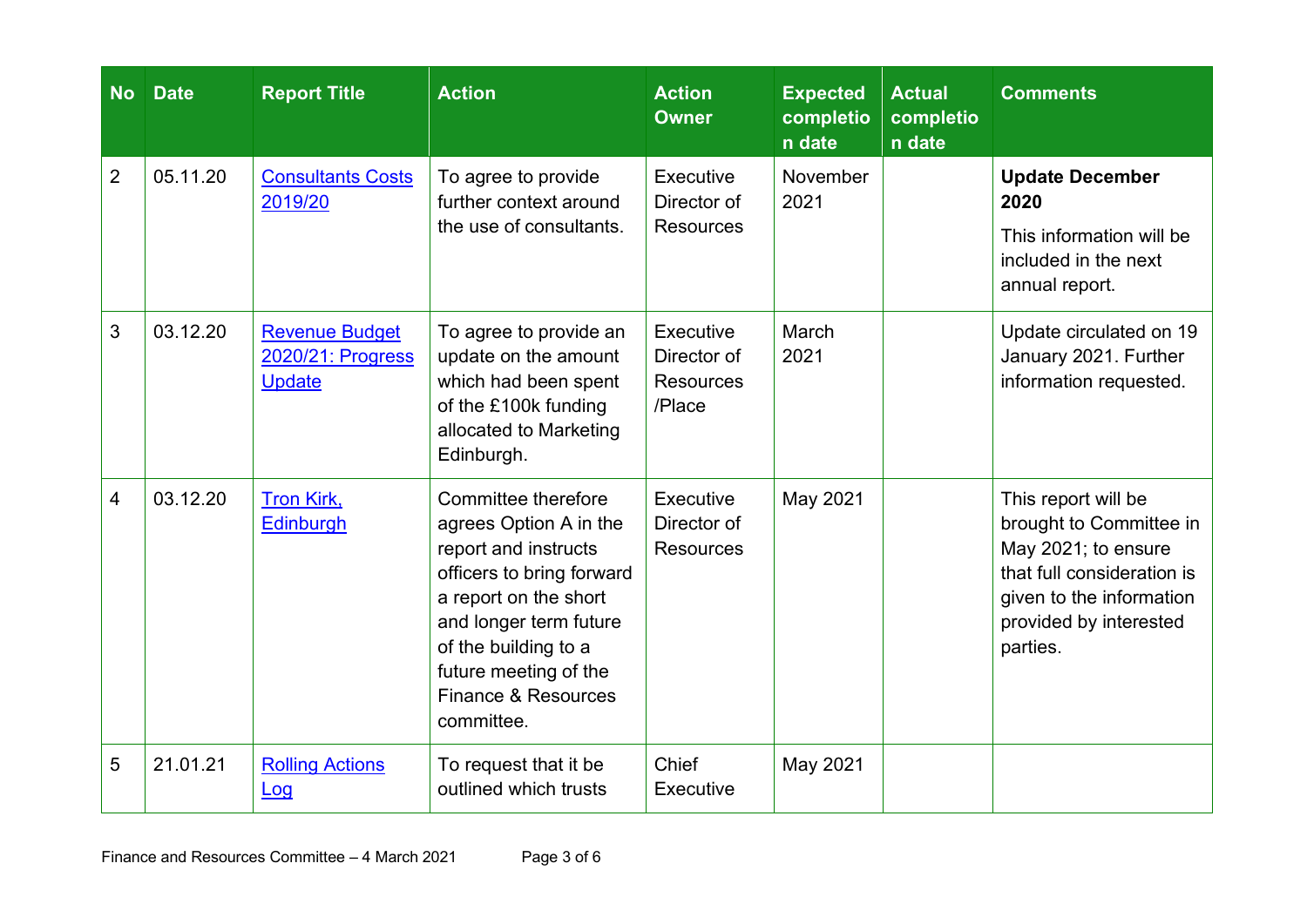| <b>No</b>      | <b>Date</b> | <b>Report Title</b>                                                        | <b>Action</b>                                                                                                                                                    | <b>Action</b><br><b>Owner</b>                | <b>Expected</b><br>completio<br>n date | <b>Actual</b><br>completio<br>n date | <b>Comments</b>                                                                                                                                                                     |
|----------------|-------------|----------------------------------------------------------------------------|------------------------------------------------------------------------------------------------------------------------------------------------------------------|----------------------------------------------|----------------------------------------|--------------------------------------|-------------------------------------------------------------------------------------------------------------------------------------------------------------------------------------|
|                |             |                                                                            | members would<br>become trustees of for<br>new appointments to<br>the committee in May.                                                                          |                                              |                                        |                                      |                                                                                                                                                                                     |
| 6              | 21.01.21    | <b>Revenue Budget</b><br>2020/21: Month<br><b>Eight Position</b>           | To agree to provide<br>information on how any<br>additional costs would<br>be charged for the<br>whistleblowing inquiry<br>above the allocated<br>funding.       | Executive<br>Director of<br><b>Resources</b> | March<br>2021                          | March<br>2021                        | <b>Recommend for</b><br><b>Closure</b> – This<br>information has been<br>included in the Revenue<br><b>Budget Report that is on</b><br>the agenda for this<br>meeting of Committee. |
| $\overline{7}$ | 21.01.21    | <b>Civic Hospitality</b><br><b>Policy and Budget</b><br><b>Adjustments</b> | To agree that the<br>celebration of major<br>anniversaries should be<br>amended from multiples<br>of 10 years after 100<br>years to 25 years after<br>100 years. | Chief<br>Executive                           |                                        |                                      |                                                                                                                                                                                     |
| 8              | 21.01.21    | <b>Workforce</b><br>Dashboard-<br>November 2020                            | To agree to provide a<br>further update on<br>apprenticeships and<br>traineeships within the<br>Council.                                                         | Executive<br>Director of<br><b>Resources</b> | March<br>2021                          |                                      | <b>Recommended for</b><br><b>Closure</b> – Update<br>provided in the<br><b>Workforce Dashboard</b><br>for March                                                                     |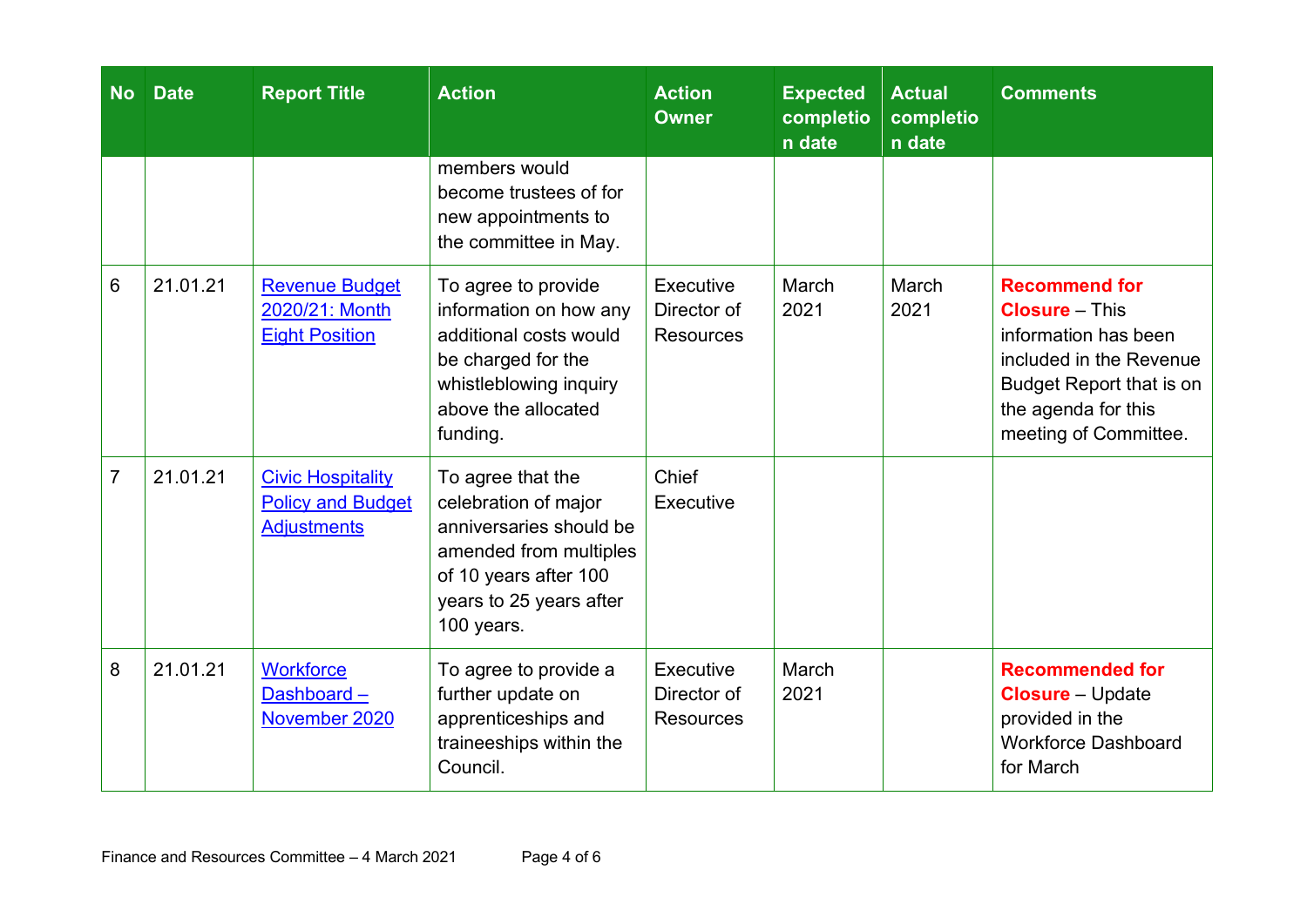| <b>No</b> | <b>Date</b> | <b>Report Title</b>                                                                                                                                                                                             | <b>Action</b>                                                                                                                                                                                                                                                                                                 | <b>Action</b><br><b>Owner</b>                | <b>Expected</b><br>completio<br>n date | <b>Actual</b><br>completio<br>n date | <b>Comments</b>                                                                                              |
|-----------|-------------|-----------------------------------------------------------------------------------------------------------------------------------------------------------------------------------------------------------------|---------------------------------------------------------------------------------------------------------------------------------------------------------------------------------------------------------------------------------------------------------------------------------------------------------------|----------------------------------------------|----------------------------------------|--------------------------------------|--------------------------------------------------------------------------------------------------------------|
| 9         | 21.01.21    | <b>Award of a</b><br>Contract for the<br><b>Provision of</b><br><b>Temporary Agency</b><br><b>Staff, Permanent,</b><br><b>Fixed Term</b><br><b>Contract and</b><br><b>Short-Term Supply</b><br><b>Resources</b> | 1) agrees to request<br>that the Executive<br><b>Director of Resources</b><br>provides a report to the<br><b>Finance and Resources</b><br>Committee, in 3 cycles,<br>on the opportunities<br>and additional<br>measures that can be<br>introduced to further<br>reduce agency worker<br>spend by the Council; | Executive<br>Director of<br><b>Resources</b> | August<br>2021                         |                                      |                                                                                                              |
|           |             |                                                                                                                                                                                                                 | 2) agrees to request a<br>report from the<br><b>Executive Director of</b><br>Resources, in 2 cycles,<br>providing an update on<br>the Council's security<br>team and the use of<br>agency workers in this<br>area                                                                                             | Executive<br>Director of<br><b>Resources</b> | May 2021                               | March<br>2021                        | <b>Recommended for</b><br><b>Closure</b> - This report is<br>on the agenda for this<br>meeting of Committee. |
|           |             |                                                                                                                                                                                                                 | 3) To agree to provide a<br>briefing note detailing                                                                                                                                                                                                                                                           | Executive<br>Director of<br><b>Resources</b> | March<br>2021                          | March<br>2021                        | <b>Recommended for</b><br><b>Closure</b> $-$ A briefing<br>note was circulated to                            |